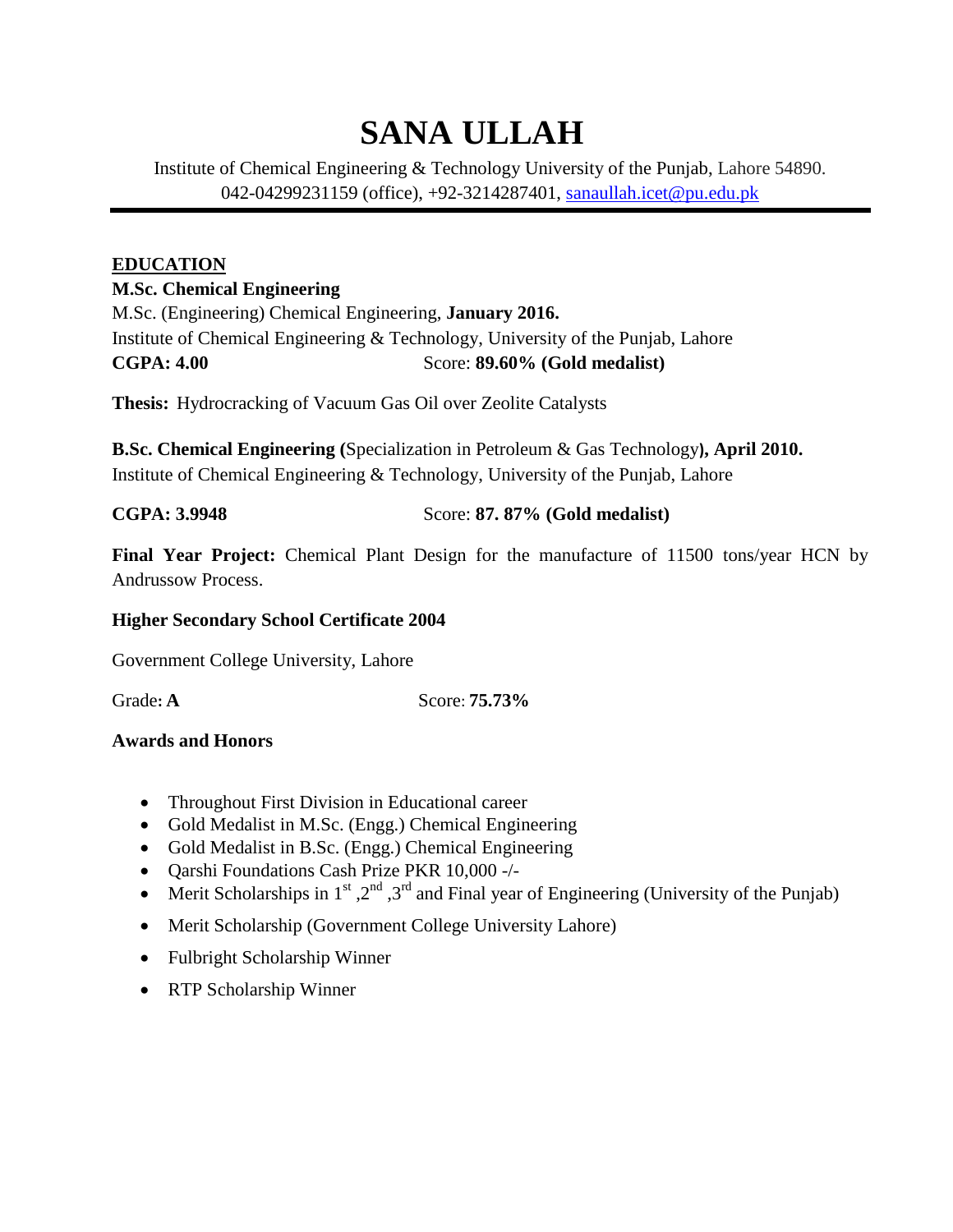#### **RESEARCH EXPERIENCE**

#### **M.Sc. Thesis:**

As a partial requirement for the Master's degree Thesis submitted entitled **"Hydrocracking of Vacuum Gas Oil over Zeolite catalysts"** .This study is focused on Heavy oils and vacuum residue which are abundantly available in industry and have Potential for the production of high value Lighter Transportation Fuels.

#### **B.Sc. Final Year Project:**

A design report was submitted in partial fulfillment of B.Sc. Chemical Engineering degree entitled **"Chemical Plant Design for the manufacture of 11500 tons/year HCN by Andrussow Process"**. This design report includes material and energy balance, design of equipment's, HAZOP study, Instrumentation & Control, cost estimation and steady state simulation of Andrussow Process on **ASPEN HYSYS**.

#### **TEACHING EXPERIENCE**

**Lecturer**, Chemical Engineering Department, University of the Punjab, Lahore. **10-10-2012 to date**

#### **Natural Gas Engineering**

(2 credit hours per week)

- Full responsibility for designing content
- Delivered lectures and supervised class quizzes of **50 undergraduate students** and course assessment.
- The content designed and delivered Lectures includes mainly on Natural Gas Production, Processing, Transmission and Distribution.
- Delivered lectures on Hysys simulations including Natural Gas sweetening, Dehydration and Recovery of LPG from Natural gas.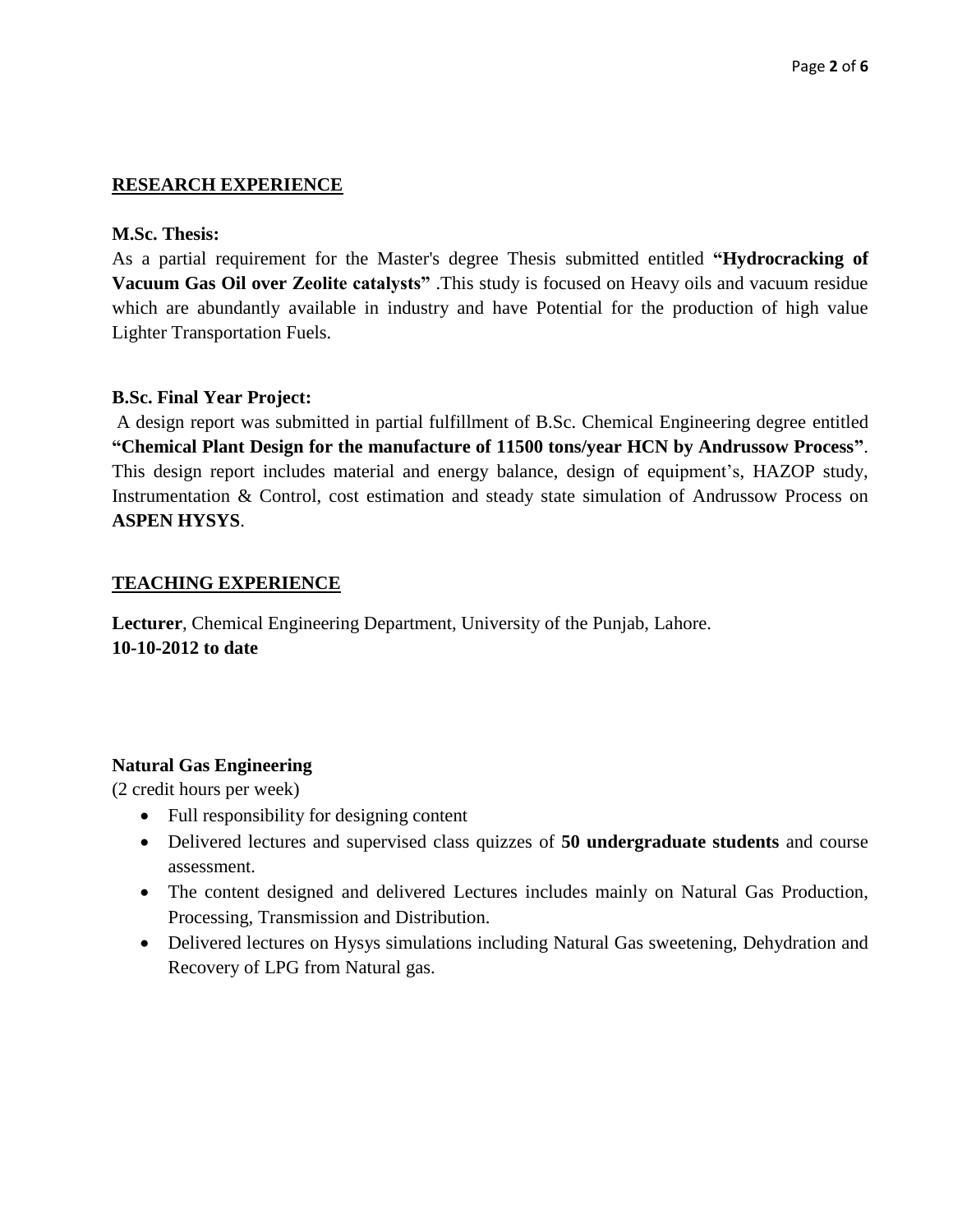### **Petroleum Refinery Engineering**

(2 credit hours per week)

- Full responsibility for designing course content
- Delivered lectures and supervised class quizzes of **50 undergraduate students** and course assessment.
- The content designed and delivered Lectures includes mainly on Introduction to Refining, Conversion and Separation Processes in Refinery.
- Delivered lectures on Hysys simulations including Cut plot distribution and Fractional Distillation of crude oil.

#### **Fluid and Particle Mechanics Lab**

(1.5 Credit hours per week)

- Responsible for lab instructions, supervision and assessment.
- Instructed students to perform Experiments and Deliver Presentations on Valves , Compressor ,Turbines , Pumps, Rota meters & Orifice meters.

#### **Fuel Engineering Lab**

(1.5 Credit hours per week)

- Responsible for lab instructions, supervision and assessment.
- Instructed students to design new experiments and perform it.
- Instructed students to perform Experiments and Deliver Presentations on Viscosity index measurement, Pour Point ,Cloud point, Analysis of coal**,** Calorific value measurement.

#### **PROFESSIONAL EXPERIENCE**

**Pakistan Oil Fields (POL)** Position Held: Process Engineer (July 2012 to October 2012)

As a Process Engineer, My responsibilities were

- Maintaining the smooth operation of Oil separation and its storage, Natural gas sweetening, Dehydration and LPG Plants.
- Keeping the production of final product within specifications.
- Coordination with electrical, mechanical and instrument department for the execution of the schedule jobs of the shift regarding the maintenance and smooth functioning of the equipment.
- To instruct working staff to secure safe plant operation, minimum down times in emergencies and shutdowns of machines / equipment.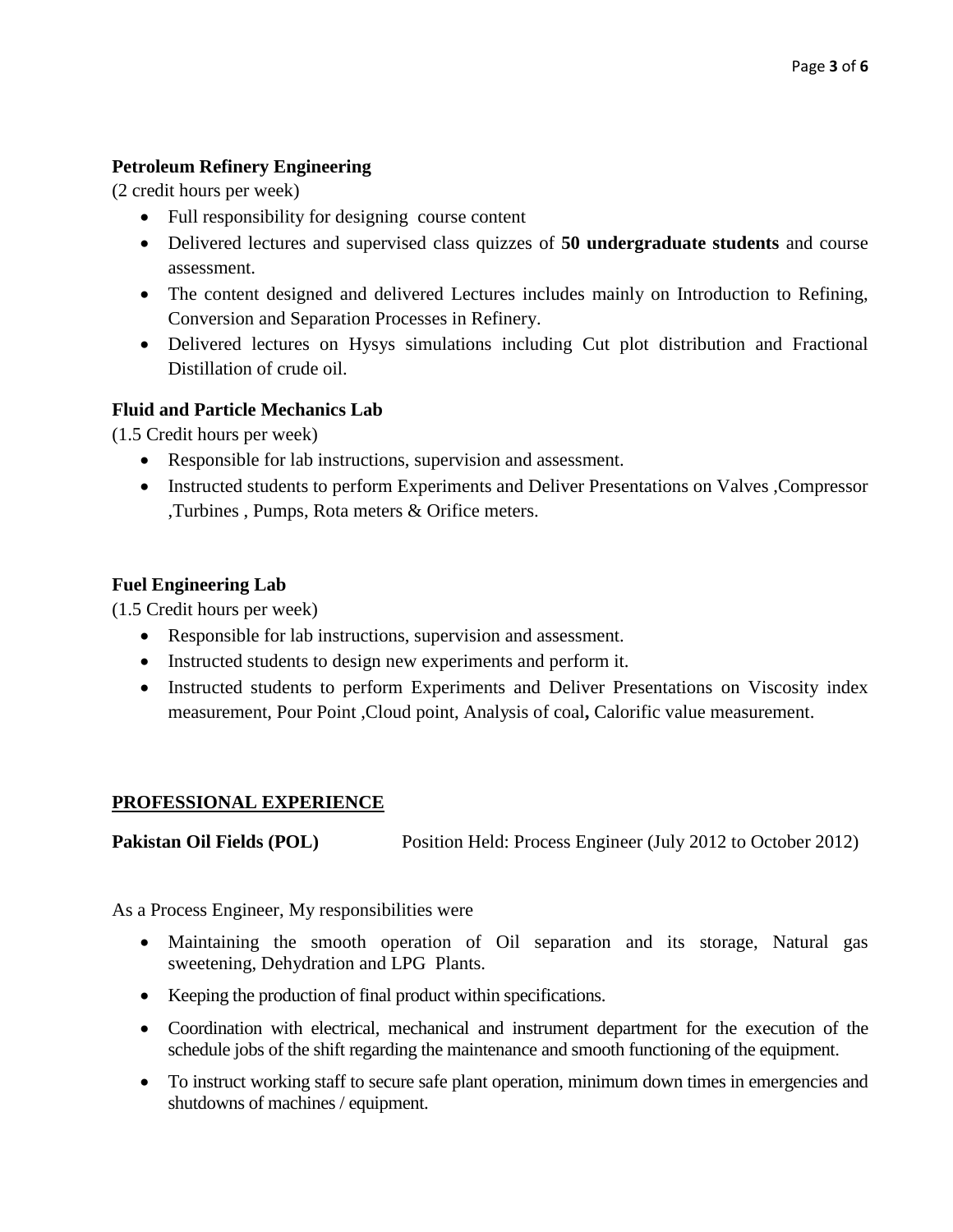- To handle troubleshooting and emergency during power failure or failure of any utility of the plant.
- To manage work force which consist of supervisors, skilled and unskilled operators regarding safety awareness, job allocation and training in order to have effective control on the operation and the smooth running of the plant.
- To make adjustment of manpower in case of leave of any staff member.
- To suggest / supervise modification work at the plant under the guidance of seniors.
- To handle scheduled shutdown and startup of whole plant.

**AIN Engineering Services** Position Held: Process Engineer (Feb 2012 to July 2012)

- Working on P&IDS, Schematic Change, and Quotation Reviews from vendors.
- Working on simulations of Gas Dehydration, Gas sweetening, Propane Refrigeration processes.

#### **Fauji Fertilizer Company Ltd (FFC)** Position Held: Process Engineer

(Dec 2010 to Dec 2011)

As a Trainee Process Engineer My responsibilities were:

- Implication of Integrated Management System (IMS) and safety standards
- Technical Monitoring of Plant (TMP).
- TMP data compilation, its pre-arrangements  $&$  correspondence with other units.
- Assist production department in plant troubleshooting and process parameters optimization.
- Implementation of plant safety policy.
- Preparation of technical reports.

 $\rightarrow$  I have executed following major jobs at Fauji Fertilizer Company Limited:

- Catalyst replacement of High Temperature Shift Convertor (HTSC) in Turnaround 2011 at FFC Mirpur Mathelo Plant.
- Catalyst replacement of Desulphurizer in Turnaround 2011 at FFC Mirpur Mathelo Plant.
- Calibration of Natural Gas meter installed at Mari Gas Field, resulting in overall 1% profit.
- Preparation of Ammonia Plant calculation manual.
- De-bottlenecking (DBN) energy modification calculations.
- Measured Tube Metal Temperatures (TMTs) of Primary Reformer.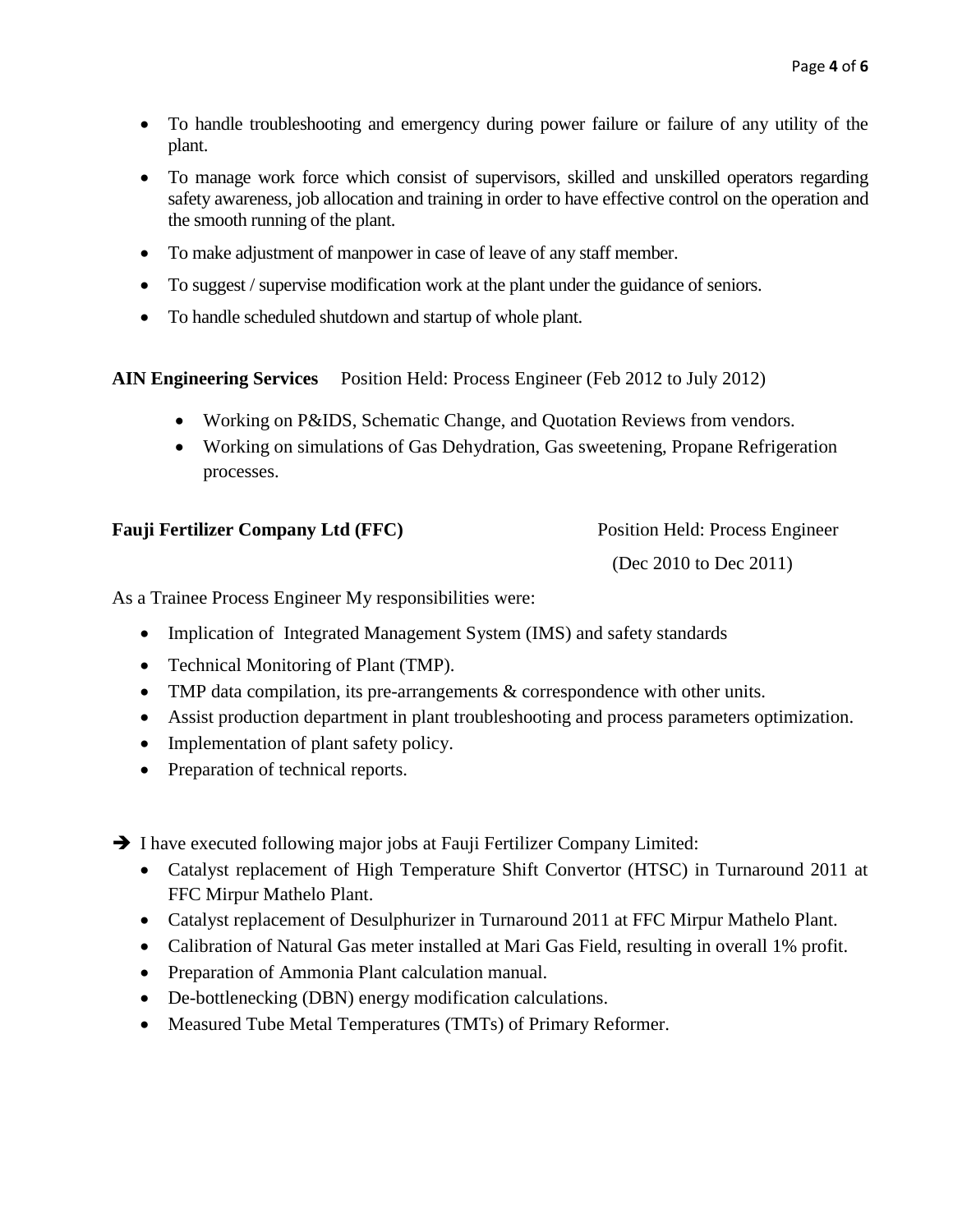#### **Fauji Fertilizer Company Ltd (FFC)** Position Held: Internee (6 weeks)

After safety training, i was oriented to Production Unit of Ammonia, Urea & Utilities Plant.

#### **PROFESSIONAL DEVELOPMENT COURSES**

- Participated in Young leaders conference held at Sheraton hotel Karachi 2002.
- Three days Orientation on Plant Safety and Hazards Prevention at FFC
- Attended Skill Improvement Programs of 'Piping & Instrumentation Diagrams' and Cooling Water Treatment' at FFC
- Participated in four days course on 'Effective Presentation Skills' conducted at FFC Plant site Goth Machhi.
- Participated in two days workshop on 'Process Hazard Analysis (PHA)' Study highlighting aspects of Processes w.r.t. hazardous operations.
- Attended five days course on "Process Design & Simulation" conducted by Chemical Engg. Deptt. UET Lahore in May-2011.
- Design, simulation and rating of different Heat Exchangers in HTFS software W.r.t changes in process parameters and Exchanger geometry
- 1 month training in Production Unit of Ammonia Plant.
- Attended  $5<sup>th</sup>$  Symposium on Engineering Sciences held on April 2, 2014 at the Institute of Chemical Engineering and Technology, University of the Punjab, Pakistan.
- Attended Teacher training Orientation program held in November 2013 at the Institute of Administrative Sciences, University of the Punjab, Pakistan.
- Participated in five days course on "Active citizens Training of Facilitators" Conducted by British council at Punjab University Lahore.

#### **International Conference**

Participated and Presented paper entitled "Rheological Behavior of Selected Pakistani Crudes" in 2015 2nd International Conference on Petroleum and Petrochemical Engineering (ICPPE 2015) Dubai, UAE, January 10-11, 2015.

#### **SKILLS**

#### **Technical Skills:**

• ASPEN HYSYS